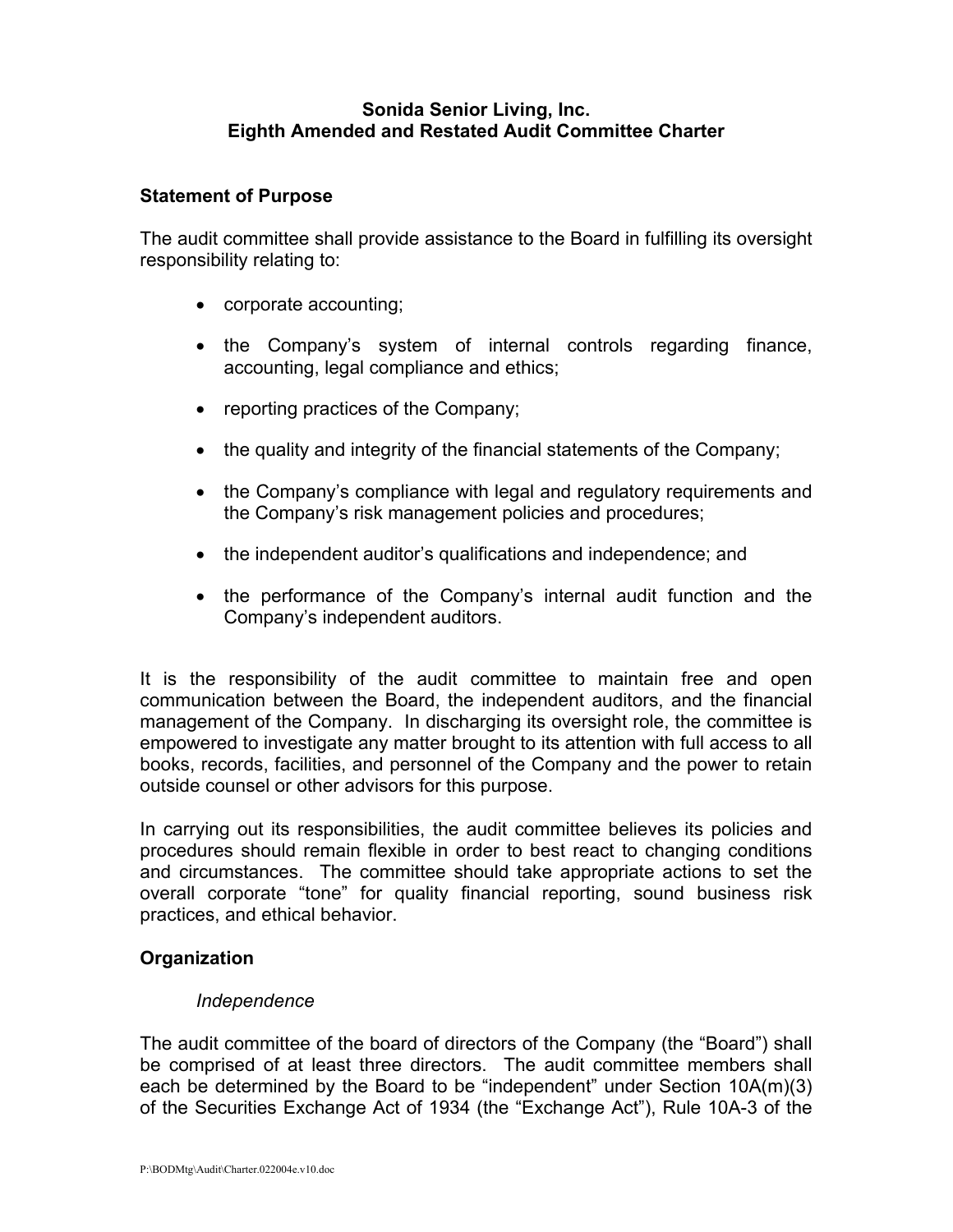Exchange Act, the rules of the New York Stock Exchange (the "NYSE") and the rules and regulations of the Securities and Exchange Commission (the "SEC").

## *Financial Expertise*

Each member of the audit committee must be financially literate, as such qualification is interpreted by the Board in its business judgment; or must become financially literate within a reasonable period of time after appointment to the audit committee. In addition, at least one member of the audit committee must be an "audit committee financial expert" as such term is defined in Item 407(d)(5)(ii) of Regulation S-K.

## *Simultaneous Service*

If an audit committee member serves on the audit committee of more than three public companies, the Board shall determine whether such simultaneous service will impair the director's ability to effectively serve on the audit committee and disclose such determination in accordance with the regulations of the NYSE.

#### *Funding*

The Company shall provide for appropriate funding, as determined by the audit committee, for payment of compensation to the independent auditor for the purpose of preparing or issuing an audit report, or performing other audit, review or attest services for the Company, for payment of compensation to any advisors employed by the audit committee and for ordinary administrative expenses of the audit committee that are necessary or appropriate in carrying out its duties.

## **Appointment and Removal**

The members of the audit committee shall be appointed by the Board and shall serve for the term set forth in the By-Laws of the Company.

#### **Chairperson**

Unless a Chairperson is elected by the Board, the members of the audit committee shall designate a Chairperson by the majority vote of the full audit committee membership. The Chairperson will chair all regular sessions of the audit committee and set the agenda for audit committee meetings.

#### **Meetings**

The audit committee shall meet as often as it determines is necessary but no less than once per quarter, either in person or telephonically, and at such times and places as the audit committee shall determine. Polling of audit committee members is not permitted in lieu of meetings.

The audit committee should meet periodically with management, the internal auditors and the independent auditor in separate sessions to discuss any matters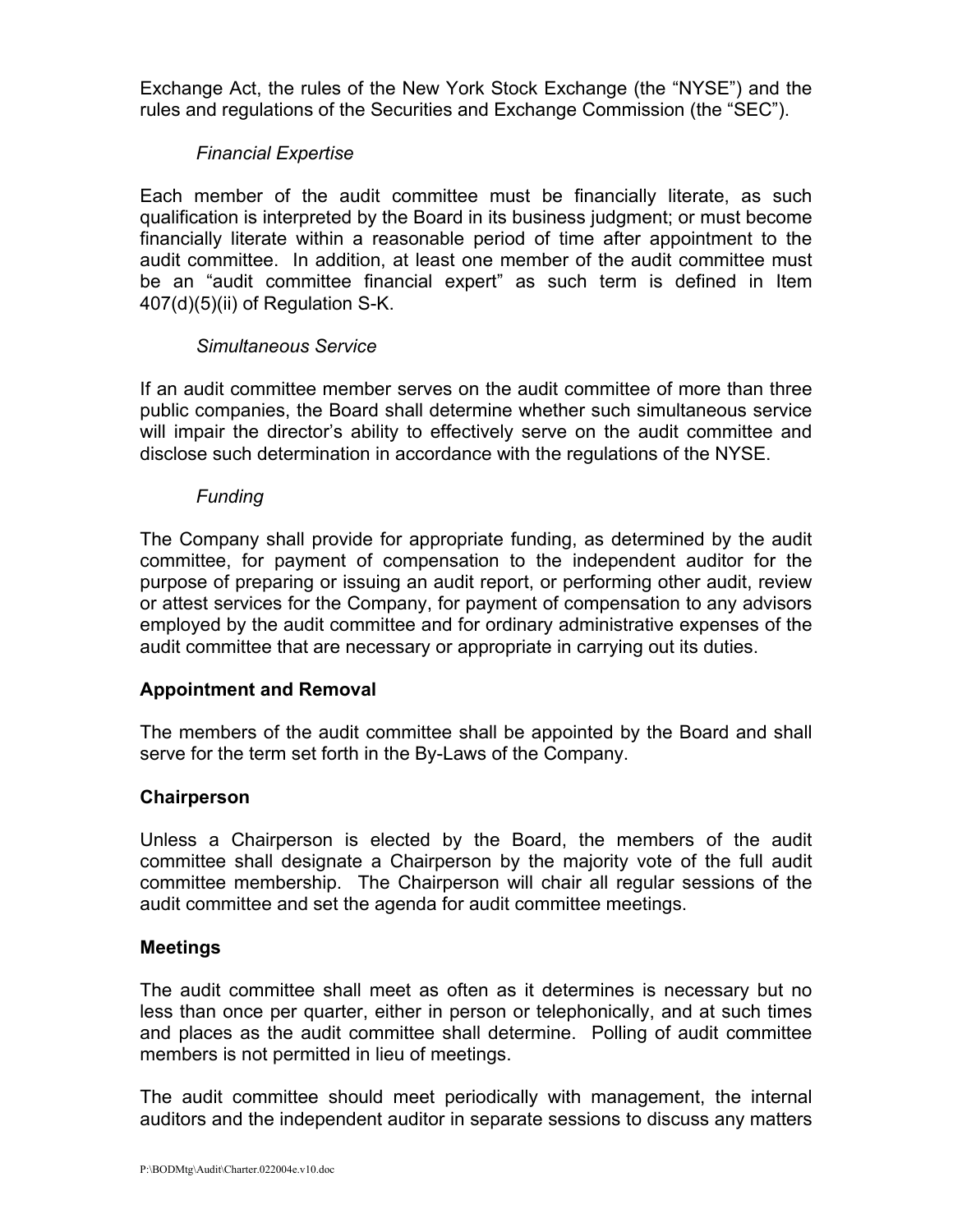that the audit committee or either of these groups believes should be discussed privately. In addition, the audit committee should discuss with the independent auditors and management the Company's annual and quarterly financial statements and adequacy of internal controls.

The audit committee may request any officer or employee of the Company or the Company's outside counsel, independent auditor or other advisor to attend a meeting of the Committee or to meet with any members of, or consultants to, the Committee.

## **Responsibilities**

## *Oversight of Financial Reporting Process*

The primary responsibility of the audit committee is to oversee the Company's financial reporting process on behalf of the Board and report the results of their activities regularly to the Board and to review with the Board any issues that arise with respect to the quality or integrity of the Company's financial statements, the Company's compliance with legal or regulatory requirements, the performance and independence of the Company's independent auditors and the performance of the internal audit function.

While the audit committee has the responsibilities and powers set forth in this Charter, it is not the duty of the audit committee to plan or conduct audits or to determine that the Company's financial statements are complete and accurate and are in accordance with generally accepted accounting principles. Management is responsible for preparing the Company's financial statements, and the independent auditors are responsible for auditing those financial statements. It is not the duty of the audit committee to conduct investigations, or to assure compliance with laws and regulations.

# *Appointment of Independent Auditor*

The audit committee shall have the sole authority to appoint or replace the independent auditor (subject, if applicable, to shareholder ratification). The audit committee shall be directly responsible for the retention, compensation and oversight of the work of the independent auditor (including resolution of disagreements between management and the independent auditor regarding financial reporting) for the purpose of preparing or issuing an audit report or related work. The independent auditor shall report directly to the audit committee.

The audit committee has the responsibility to establish policies and procedures for the engagement of the independent auditor to provide permissible audit and non-audit services, which shall require preapproval by the audit committee (other than with respect to *de minimis* exceptions for non-audit services described in Section 10A(i)(1)(B) of the Exchange Act that are subsequently approved by the audit committee pursuant to such section). The audit committee shall ensure that approval of non-audit services by the independent auditor are disclosed to investors in periodic reports filed with the SEC.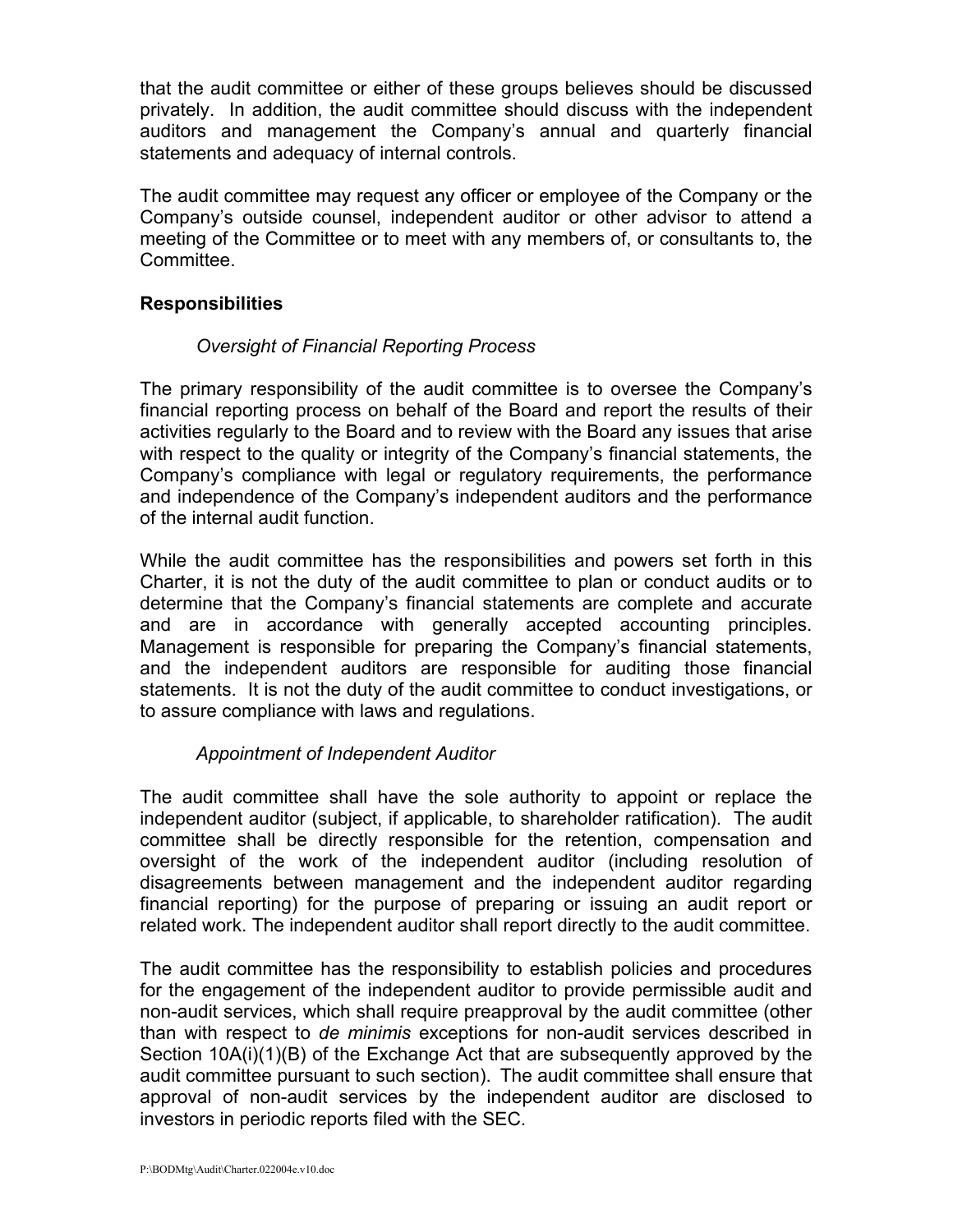In carrying out these responsibilities, the audit committee will:

- A. Financial Reporting Process and Documents/ Reports Review
	- Meet with the independent auditors and financial management of the Company to review the scope of the proposed audit and timely quarterly reviews for the current year and the procedures to be utilized, the adequacy of the independent auditor's compensation, and at the conclusion thereof review such audit or review, including any comments or recommendations of the independent auditors.
	- Review with the independent auditors, internal auditor and financial and accounting personnel, the adequacy and effectiveness of the accounting, financial and internal controls of the Company, and elicit any recommendations for the improvement of such controls or particular areas where new or more detailed controls or procedures are desirable. Particular emphasis should be given to the adequacy of internal controls to expose any payments, transactions, or procedures that might be deemed illegal or otherwise improper.
	- Review with the independent auditors, internal auditor and financial and accounting personnel any major issues as to the adequacy of the Company's internal controls and any special steps adopted in light of any material control deficiency.
	- Review disclosures made to the audit committee by the Company's Chief Executive Officer and Chief Financial Officer during their certification process for the Form 10-K and 10-Q about any significant deficiencies in the design or operation of internal controls or material weaknesses therein and any fraud involving management or other employees who have a significant role in the Company's internal controls.
	- Discuss with management the Company's earnings press releases, including the use of "pro forma" or "adjusted" non-GAAP information, as well as financial information and earnings guidance provided to analysts and rating agencies. Such discussion may be done generally (consisting of discussing the types of information to be disclosed and the types of presentations to be made).
	- Review and discuss the Company's quarterly financial statements and the disclosures under the heading "Management's Discussion and Analysis of Financial Condition and Results of Operations" with financial management and the independent auditors prior to the filing of the Company's Form 10-Qs (and prior to the issuance of press release of results) to determine that the independent auditors do not take exception to the disclosure and content of the financial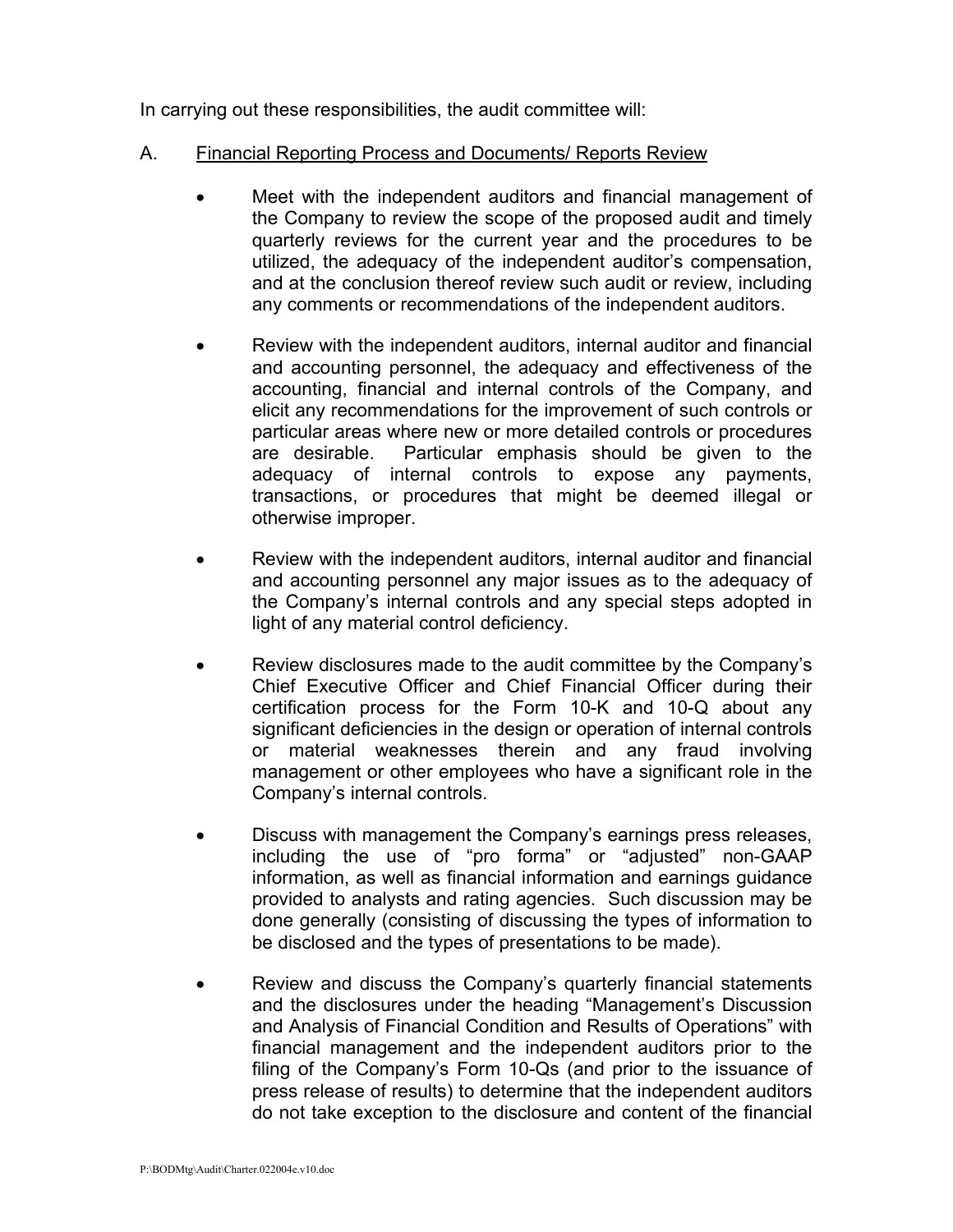statements, and discuss any other matters required to be communicated to the committee by the auditors.

- Review and discuss the Company's annual audited financial statements and the disclosures under the heading "Management's Discussion and Analysis of Financial Condition and Results of Operations" contained in the annual report to shareholders with management and the independent auditors to determine that the independent auditors are satisfied with the disclosure and content of the financial statements to be presented to the shareholders, and discuss any other matters required to be communicated to the committee by the auditors.
- Review with financial management and the independent auditors the results of their timely analysis of significant financial reporting issues and practices, including changes in, or adoptions of, accounting principles and disclosure practices, and discuss any other matters required to be communicated to the committee by the auditors.
- Review reports regarding accounting matters received from regulators that may have a material effect on the financial statements or related Company compliance policies.
- Review with financial management their judgments about the quality, not just acceptability, of accounting principles and the clarity of the financial disclosure practices used or proposed to be used, and particularly, the degree of aggressiveness or conservatism of the organization's accounting principles and underlying estimates, and other significant decisions made in preparing the financial statements.
- Report the results of the annual audit to the Board. If further requested by the Board, invite the independent auditors to attend the full board of directors meeting to assist in reporting the results of the annual audit or to answer other directors' questions (alternatively, the other directors, particularly the other independent directors, may be invited to attend the audit committee meeting during which the results of the annual audit are reviewed).
- Submit the minutes of all meetings of the audit committee to, or discuss the matters discussed at each committee meeting with, the Board.
- Prepare the audit committee report required by the rules of the SEC to be included in the Company's annual proxy statement.

## B. Independent Auditors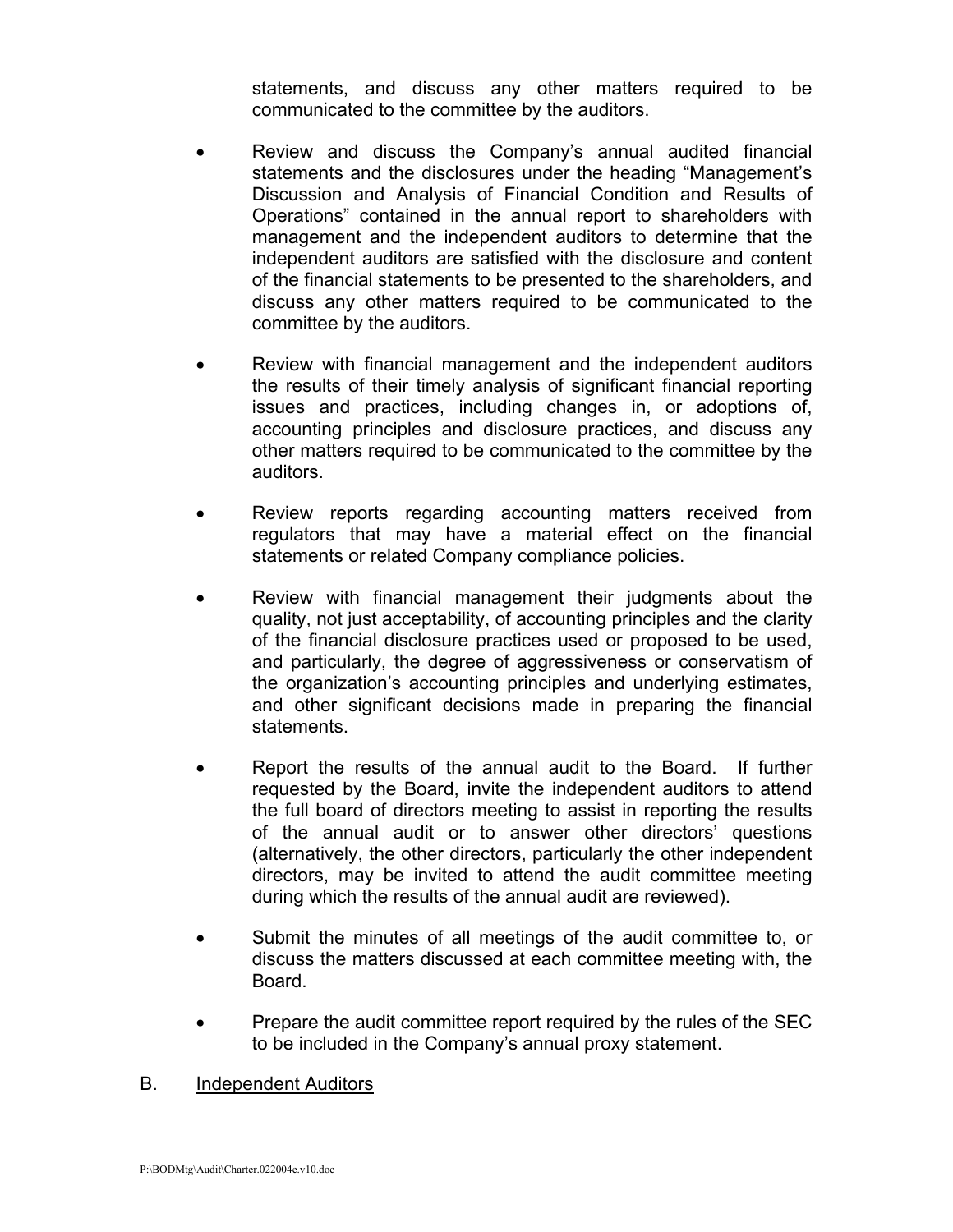- Have a clear understanding with the independent auditors that they are ultimately accountable to the audit committee, as the shareholders' representatives, who have the ultimate authority in deciding to engage, evaluate, and if appropriate, terminate their services.
- Review with the independent auditor any audit problems or difficulties and management's response, including any restrictions on the scope of the independent auditor's activities or on access to information and any disagreements with management. The audit committee may want to review with the independent auditor: any accounting adjustments that were noted or proposed by the auditor but were "passed" (as immaterial or otherwise); any communications between the audit team and the audit firm's national office respecting auditing or accounting issues presented by the engagement; and any "management" or "internal control" letter issued, or proposed to be issued, by the audit firm to the Company. This review should also include discussions of the responsibilities, budget and staffing of the Company's internal audit function.
- Inquire of management and the independent auditors about significant risks or exposures.
- Obtain and review a report from the independent auditor at least annually regarding (a) the independent auditor's internal qualitycontrol procedures, (b) any material issues raised by the most recent internal quality-control review, or peer review, of the firm, or by any inquiry or investigation by governmental or professional authorities within the preceding five years respecting one or more independent audits carried out by the firm, and any steps taken to deal with any such issues, and (c) (in order to assess the firm's independence) all relationships between the independent auditor and the Company.
- Evaluate the qualifications, performance and independence of the independent auditor and the lead audit partner, including considering whether the auditor's quality controls are adequate and the provision of permitted non-audit services is compatible with maintaining the auditor's independence, taking into account the opinions of management and internal auditors. The audit committee shall present its conclusions with respect to the independent auditor to the Board.
- Provide sufficient opportunity for the independent auditors to meet with the members of the audit committee without members of management present. Among the items to be discussed in these meetings are the independent auditors' evaluation of the Company's financial, accounting, and auditing personnel, and the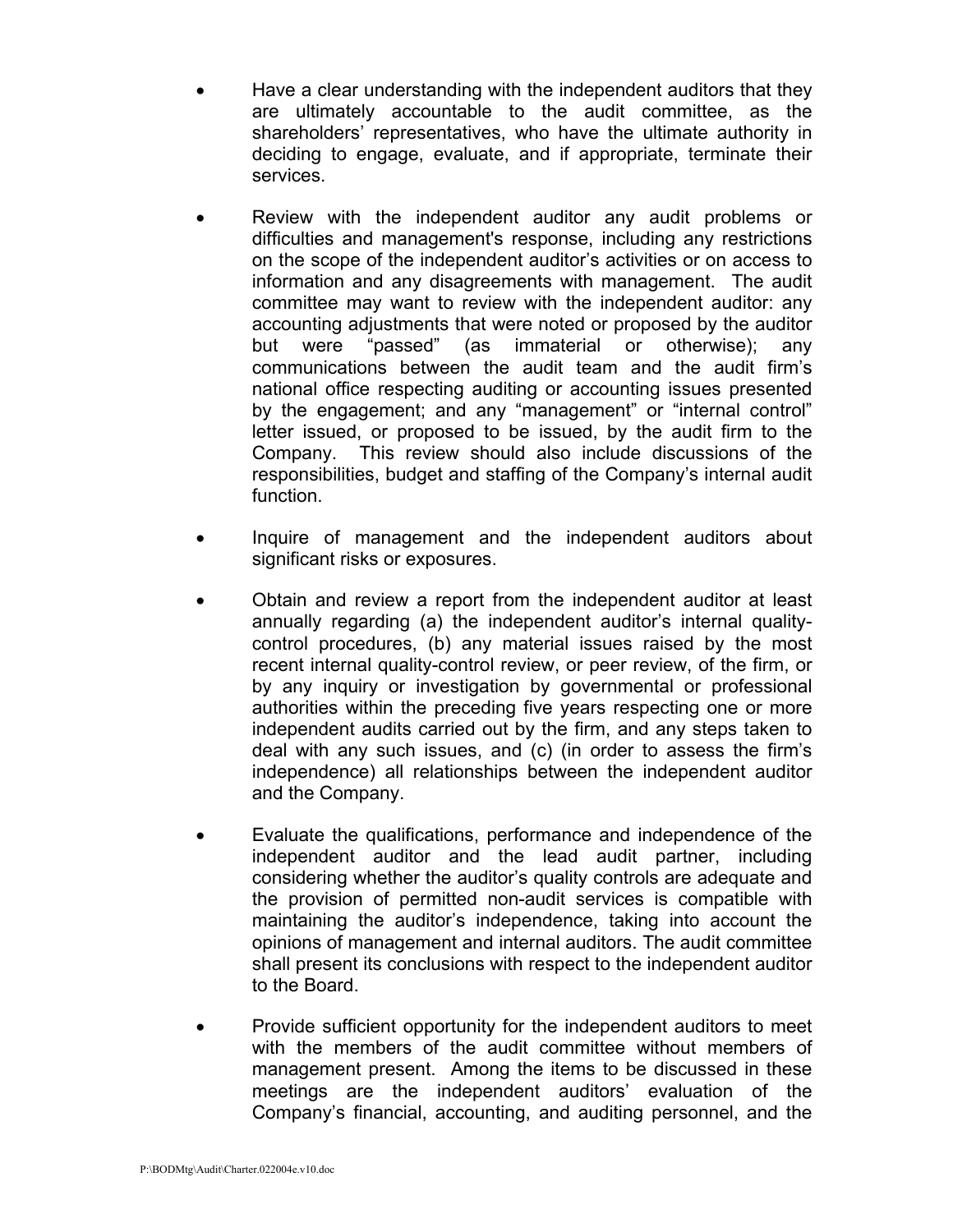cooperation that the independent auditors received during the course of audit.

- On an annual basis, obtain from the independent auditors a written communication delineating all their relationships and professional services as required by Independence Standards Board Standard No. 1, Independence Discussions with Audit Committees. In addition, review with the independent auditors the nature and scope of any disclosed relationships or professional services and take, or recommend that the Board take, appropriate action to ensure the continuing independence of the auditors.
- Ensure rotation of the lead audit partner as required by law and consider further whether, to assure continuing auditor independence, there should be a regular rotation of the outside audit firm itself. The audit committee should present its conclusions with respect to the independent auditor to the Board.
- Set policies for the Company's hiring of employees or former employees of the independent auditor.

## C. Ethical and Legal Compliance and Risk Management

- Investigate any matter brought to its attention within the scope of its duties, with the power to retain outside counsel and other advisors for this purpose if, in its judgment, that is appropriate.
- Establish procedures for the receipt, retention and treatment of complaints received by the Company regarding accounting, internal accounting controls or auditing matters, and for the confidential, anonymous submission by Company employees of concerns regarding questionable accounting or auditing matters.
- Review and approve related person transactions (i.e. transactions that are required to be disclosed pursuant to Item 404 of Regulation S-K) in the manner set forth in the Company's Related Person Transaction Policy. The audit committee shall also review and reassess, at least annually, the adequacy of the Company's Related Person Transaction Policy and recommend to the Board any modifications to the Company's Related Person Transaction Policy that the audit committee considers necessary or valuable.
- Establish, review and update periodically a Code of Business Conduct and Ethics and ensure that management has established a system to enforce this Code.
- Periodically, review and discuss management's assessment of the Company's exposure to cyber security risks and the effectiveness of the Company's cyber security program.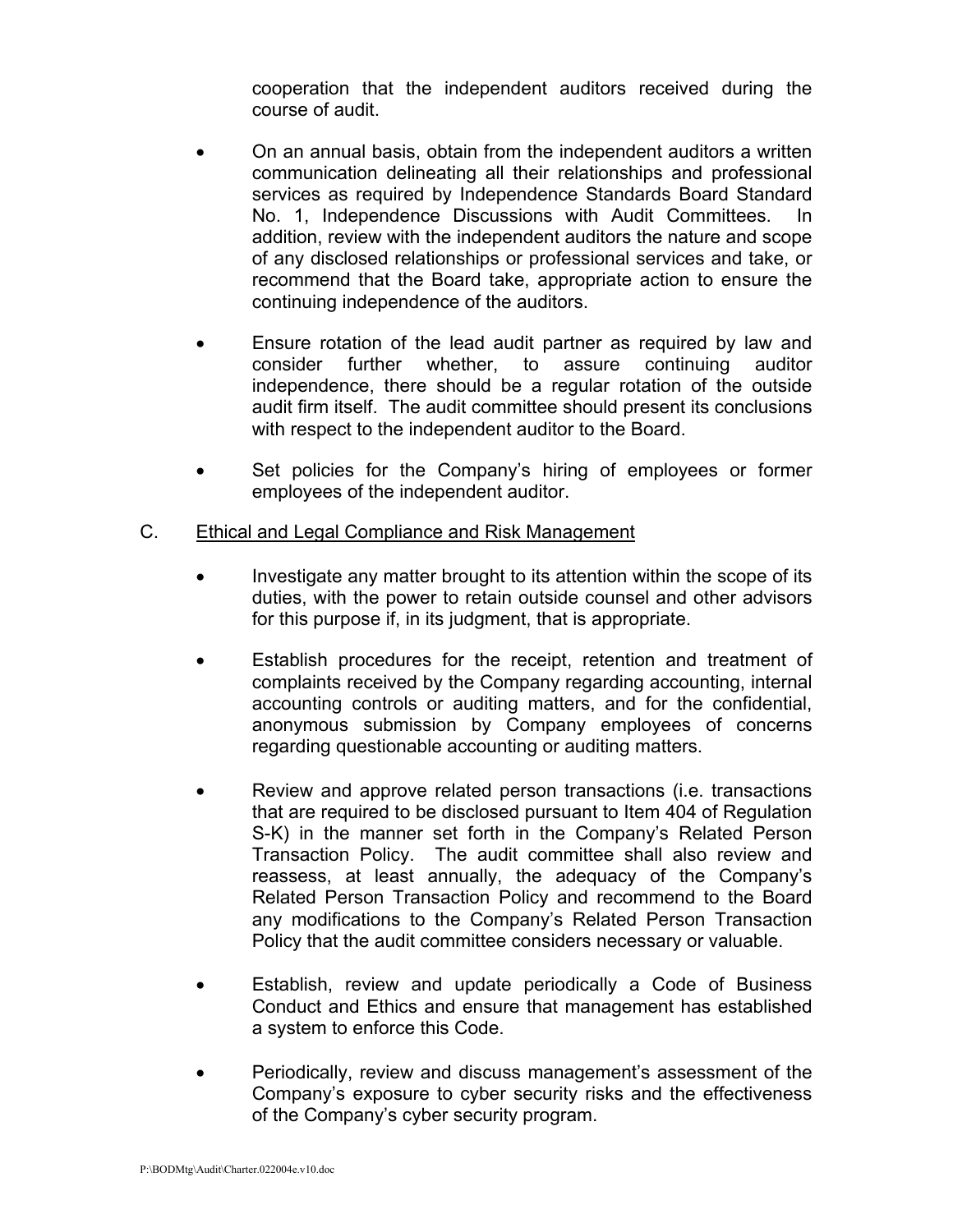- Periodically, review with management the activities of the Company's internal compliance systems and protocols and receive periodic reports regarding the Company's legal and regulatory compliance.
- Discuss guidelines and policies governing the process by which management of the Company and the relevant departments of the Company assess and manage the Company's exposure to risks, including the Company's major financial risk exposures, and the steps management has taken to monitor and control such exposures.
- Receive, retain and determine treatment of reports of material violations of a federal or state securities law, a material breach of fiduciary duty arising under federal or state law, or a similar material violation of any federal or state law that is reported to the audit committee by an attorney because the attorney reasonably believes that it would be futile to report such material violation to the General Counsel or the Chief Executive Officer or the attorney reasonably believes that the response of the General Counsel or Chief Executive Officer to his report of such material violation was not appropriate or was not timely.
- Obtain the full Board's approval of this Charter and perform a review and evaluation, at least annually, of the performance of the audit committee, including reviewing the compliance of the audit committee with this Charter. In addition, the audit committee shall review and reassess, at least annually, the adequacy of this Charter and recommend to the Board any improvements to this Charter that the committee considers necessary or valuable. The audit committee shall conduct such evaluations and reviews in such manner as it deems appropriate.

## **Disclosure of Charter**

This Charter will be made available in accordance with applicable rules and regulations.The Company's annual proxy statement or annual report on Form 10-K, as applicable, shall disclose that this Charter is available on the Company's website and provide the website address.

> *Adopted by Resolution of the Board of Directors on May 8, 2007*

*Amended by Resolution of the Board of Directors on May 15, 2008*

*Amended by Resolution of the Board of Directors on May 11, 2010*